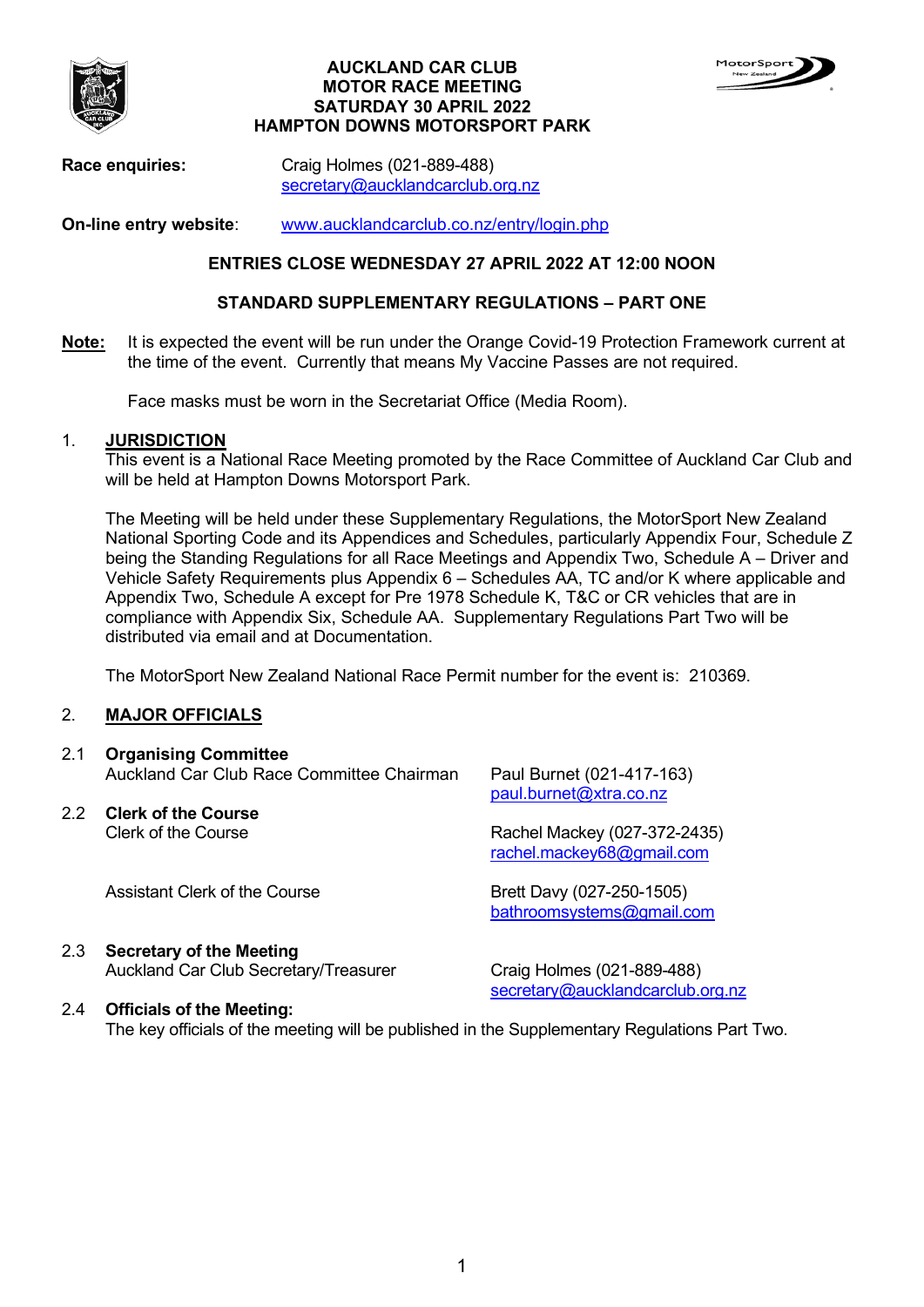# 3. **SERIES COORDINATORS**

Auckland Car Club Racing Saloons Rachel Moore (021-257-7965)

All Classic Japanese Series **Keith Jones (027-436-2568)** [keith.jones1@xtra.co.nz](mailto:keith.jones1@xtra.co.nz)

Northern Muscle Cars **Paul Burnet (021-417-163)** [paul.burnet@xtra.co.nz](mailto:paul.burnet@xtra.co.nz)

Production Muscle Cars Natalie Waite (021-319-900) [productionmuscle@gmail.com](mailto:productionmuscle@gmail.com) 

[accracingsaloons@gmail.com](mailto:accracingsaloons@gmail.com)

Production Race Series Martyn Wells (021-025-28513) [proraceseries@gmail.com](mailto:proraceseries@gmail.com)

elf Rhino Racing Series **Murray Brook** (021-202-4188) [muzzabrook@gmail.com](mailto:muzzabrook@gmail.com)

# <span id="page-1-0"></span>4. **VEHICLE REQUIREMENTS**

The meeting organisers have scheduled races for the following vehicle Series and Classes:

- Northern Muscle Cars.
- Production Muscle Cars.
- Production Race Series:
	- 0-2000cc.
	- 2001-3500cc.
	- 3500cc and over.
- Racing Saloons:
	- 0-2000cc.
	- 2001-3000cc.
	- 3001cc and over.
- Elf Rhino Racing Series.
- All Classic Japanese Series.

The organisers reserve the right to add further Series and/or Classes and some Series and/or Classes may be combined should this be required.

#### 5. **EVENT FORMAT**

The formats for the circuit races will be determined by the Series Coordinators for each Series.

# 6. **ENTRY CLOSING DATES, ENTRY FEES & ACCEPTANCE OF ENTRY**

#### 6.1 **Entry Closing Date**

The entry closing date at normal fees is Wednesday 27 April 2022 at 12:00 noon. Entries received after the normal fee-closing date are subject to a \$30.00 late entry fee.

Entry fee payments received later than 9:00pm Thursday 28 April 2022 may be assessed a \$30.00 late payment fee.

Entries must be made via the Auckland Car Club on-line entry system at [http://www.aucklandcarclub.co.nz/entry/login.php.](http://www.aucklandcarclub.co.nz/entry/login.php) For competitors unable to use the on-line entry system, please contact the Secretary at [secretary@aucklandcarclub.org.nz](mailto:secretary@aucklandcarclub.org.nz) or 021-889-488 for assistance. Please refer to the General Information section for the on-line entry procedure.

**Note:** The MotorSport New Zealand on-line entry system will **NOT** be used for this event.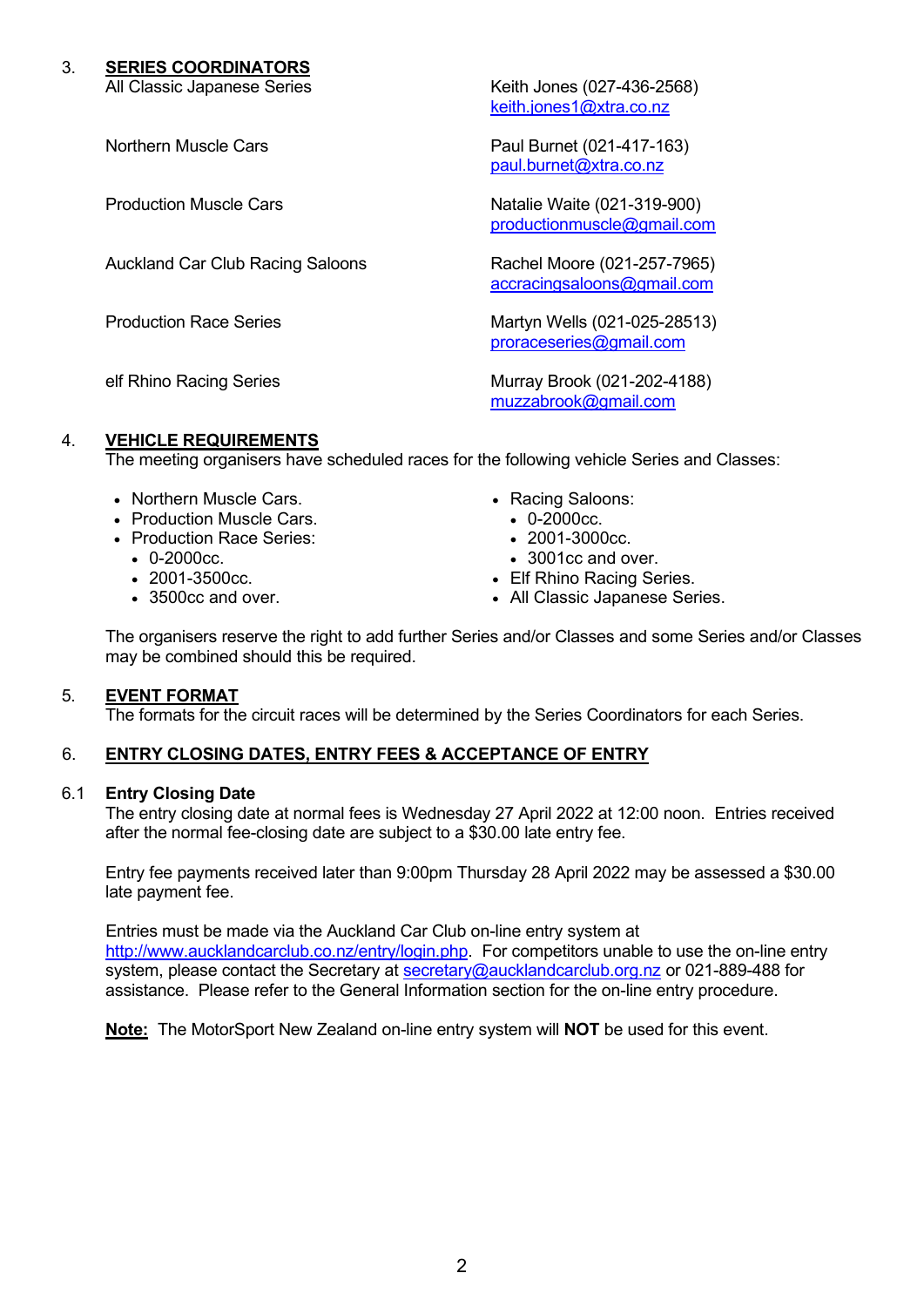## 6.2 **Entry Fees, Transponder Hire and Garage Hire**

| <b>Entry Fee Content</b><br>(All fees include GST<br>GST No. 011-797-954) | <b>Auckland Car Club</b><br><b>Member</b> | <b>Non-Auckland Car</b><br><b>Club Member</b> | Late<br>Entry<br><b>Fee</b> | Late<br><b>Payment</b><br>Fee |
|---------------------------------------------------------------------------|-------------------------------------------|-----------------------------------------------|-----------------------------|-------------------------------|
| Base Entry Fee                                                            | \$375.00                                  | \$400.00                                      | \$30.00                     | \$30.00                       |
| Hampton Downs Health & Safety levy                                        | \$30.00                                   | \$30.00                                       |                             |                               |
| <b>Total Entry Fee</b>                                                    | \$405.00                                  | \$430.00                                      |                             |                               |
| Entry fee second series/class                                             | \$100.00                                  | \$100.00                                      |                             |                               |
| <b>Extras</b>                                                             |                                           |                                               |                             |                               |
| Garage Hire                                                               | \$90.00                                   | \$90.00                                       | N/A                         | N/A                           |
| <b>Transponder Hire</b>                                                   | \$40.00                                   | \$40.00                                       |                             |                               |
| Transponder Bracket Purchase                                              | \$10.00                                   | \$10.00                                       |                             |                               |

Transponder brackets will be available for purchase at the Club Rooms on the first and third Thursday evenings of the month from about 7:30pm and at the track in the Secretariat office (Media Room) on the day of the event.

#### 6.3 **Entry Fee Refund Policy**

The organisers advise that entry fees will only be refunded under the following conditions:

- a) Non-acceptance of entry full refund.
- b) Cancellation of the meeting prior to the commencement of Qualifying full refund.
- c) Withdrawal in writing prior to the close of normal entries at 12:00 noon Wednesday 27 April 2022 – full refund.
- d) Withdrawals in writing after normal entry closing at 12:00 noon Wednesday 27 April 2022 but before the start time for Qualifying on Saturday 30 April 2022 – 50% entry refund.
- e) Entry withdrawal on race day or not showing up at the event no refund.
- f) Transponder hire fees as applicable will be refunded in total if they are not used.
- g) Garage hire fees as applicable will be refunded in full if another competitor assumes the hire.

#### **Competitors withdrawing should use the Withdraw feature in the on-line entry system.**

The organisers confirm that entry fees will not be refunded for:

- a) Withdrawals or failure of a competitor to advise of non-appearance at the meeting after the commencement of Qualifying; or
- b) Abandonment or cancellation of the meeting after the commencement of Qualifying.
- c) Failure of the competitor's vehicle to pass a scrutineering audit.

Should a meeting or part thereof be cancelled as a result of force majeure, any entry fee refund will be made at the discretion of the organisers.

#### 6.4 **Acceptance of Entry**

Competitors will receive a confirmation of entry email from the on-line entry system. If there are any problems with an entry, the event organisers will contact the relevant competitor.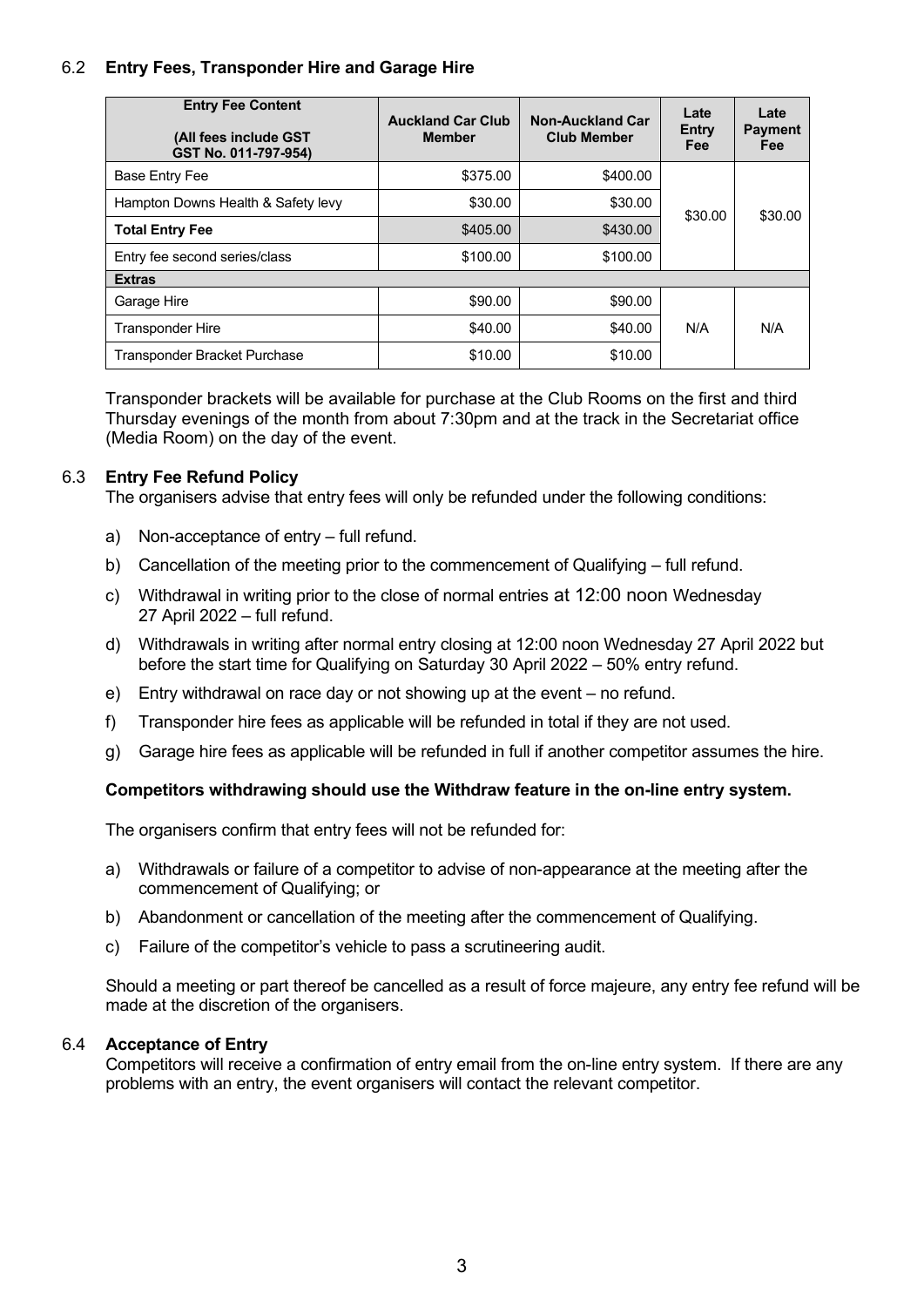# 7. **COMPETITOR REQUIREMENTS AND UNDERSTANDING**

## 7.1 **Licence Requirements**

Race drivers must hold as a minimum a MotorSport New Zealand C1 Grade competition licence (refer current MotorSport New Zealand Manual, Appendix One, Schedule L, Article 4.3). If the entrant is other than a driver, an entrants licence in the name of the entrant is required.

## 7.2 **New Drivers and Drivers Who Have Not Competed At Three Race Meetings**

Any driver who has not previously competed at the circuit or any driver who has competed in less than three race meetings at any circuit must indicate this fact in the on-line entry system and attend the new competitors briefing session. The time and place for this briefing will be detailed in the Supplementary Regulations Part Two.

#### 7.3 **Competitor Understanding**

By ticking the box on the Policy page of the on-line entry system (Step 7 of 8), entrants and drivers are deemed to fully understand the MotorSport New Zealand National Sporting Code and its relevant Appendices and Schedules and the supplementary regulations issued by the organisers.

In particular:

- The National Sporting Code Articles pertaining to protests and competitors' obligations;
- Schedule Z articles detailing flag signals and code of conduct; and
- Supplementary Regulations Parts One and Two.

Competitors should also note Paragraph 22 of the National Sporting Code, which reads as follows:

**Entry Form:** MotorSport NZ shall in the Appendices of this Code, from time to time prescribe standard entry information to be used by Member Clubs organising Meetings and Events. Each entry must be signed or otherwise electronically acknowledged by the Entrant when submitted and by each Competitor before the commencement of the Meeting or Event.

Where entries are received in electronic form, the required signatories will sign an "Event documentation signature sheet" prior to participation in the event. Where the Entrant and Competitor are the same person, one(1) signature is acceptable.

#### 7.4 **MotorSport New Zealand – Public Liability Insurance Cover**

All MotorSport New Zealand events are covered by insurance. The insurance excess amount is \$3,500.00. A copy of the insurance certificate is on the MotorSport New Zealand website.

Should circuit property, including barriers and fences, be damaged, the competitor(s) involved will be required to reimburse Auckland Car Club for the damage or restoration costs incurred.

# 8. **DOCUMENTATION AND SCRUTINEERING AUDIT INSPECTION – QUALIFYING START TIME**

#### 8.1 **Documentation**

Documentation will be done electronically. Competitors must email or text scanned or photographed copies of proof of membership in a MotorSport New Zealand affiliated club (not required for Auckland Car Club members) to the Secretary at [secretary@aucklandcarclub.org.nz](mailto:secretary@aucklandcarclub.org.nz) or 021 889 488 by 6:00pm Friday 29 April 2022 for inspection.

Competitors who submitted their club membership card for Round 4, Round 5 and/or Round 6 do not need to resubmit their membership card.

Competitors do not need to submit copies of their MotorSport New Zealand competition licence. These will be checked for currency directly with MotorSport.

Competitors are reminded a penalty of \$50 may be assessed for failure to produce the required documents by 6:00pm Friday 29 April 2022.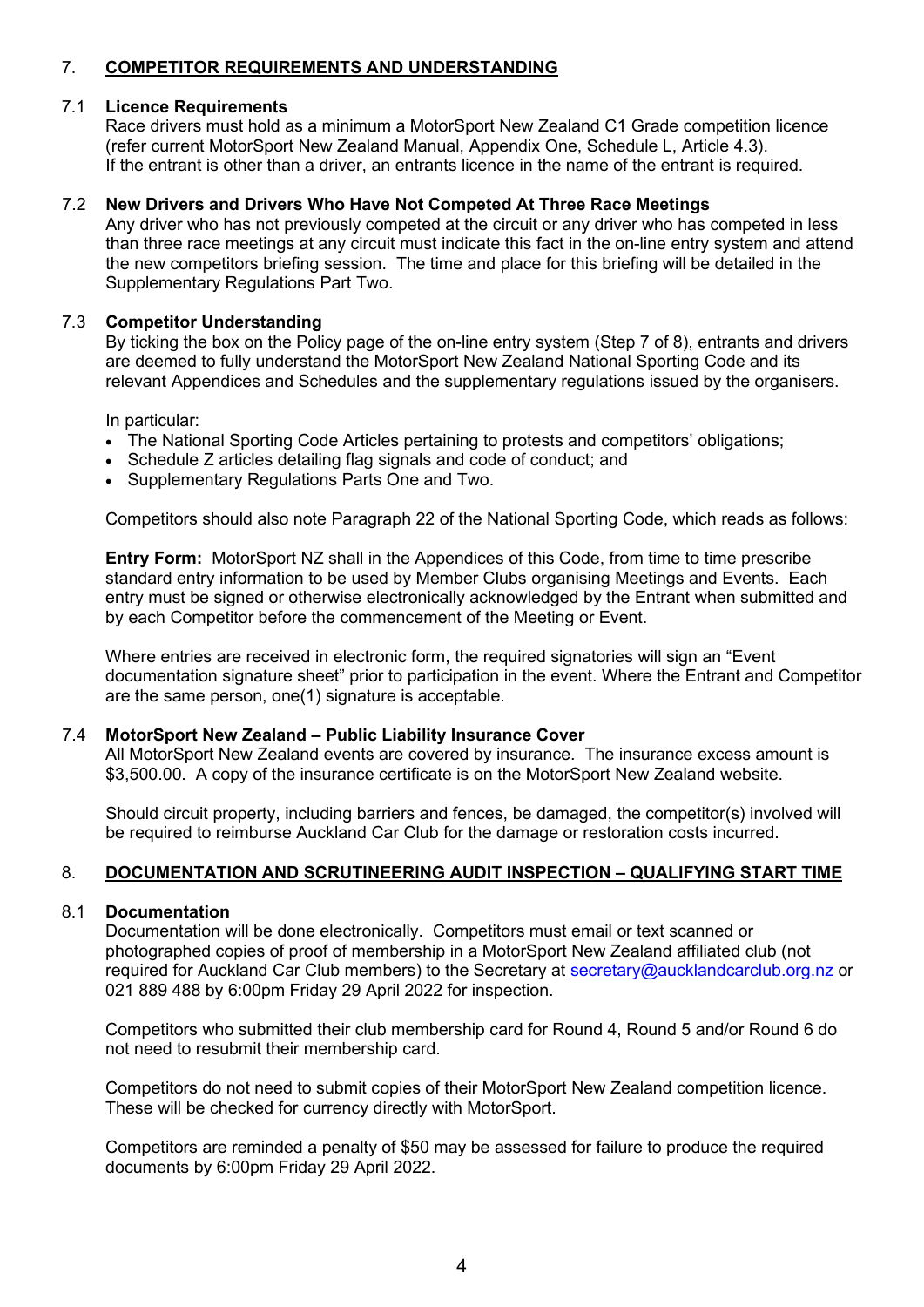## 8.2 **Qualifying**

The time for commencement of qualifying will be advised in the Supplementary Regulations Part Two. Competitors must complete Documentation prior to taking part in qualifying.

#### 8.3 **Scrutineering Audit Inspections:**

Series Coordinators will collect competitors' log books and delivery these to the Scrutineers in the Secretariat office. The Scrutineers will advise competitors if their vehicle requires scrutineering.

Competitors should assume that their vehicle is going to be subjected to audit and as a consequence the vehicle should be in readiness to be taken to the audit venue immediately after they have completed Documentation. The venue will be garage 17.

#### 9. **POSTPONEMENT CANCELLATION ABANDONMENT AND ORGANISERS' RIGHTS**

The organisers advise that if less than 50 entries are received by the entry closing date the meeting may be postponed or cancelled.

Should there be less than 12 entries received for any of the series/classes proposed in Article [4](#page-1-0) of these Supplementary Regulations by the entry closing date, the organisers reserve the right to cancel that series/class or combine it with another series/class at their sole discretion.

#### 10. **ASSEMBLY AREA AND PRACTICE**

#### 10.1 **Assembly Area**

The assembly area is designated as the roadway between the pit garages near the timekeepers building. Competitors must move to the assembly area in good time. Public address calls may not be made. The final run order will be published in the Supplementary Regulations Part Two and the programme and will be emailed to all competitors. Cars will be driven from the assembly area to commence the formation lap (warm up lap).

#### 10.2 **Weaving and Practice Starts – (Formation Lap)**

There will be no practice starts during the formation lap (warm up lap – see Appendix 4 Schedule Z). Vehicles are not permitted to weave across more than 50% of the track width during warm up and all weaving shall cease at the point of passing the last flag point before the rear of the marked grid positions.

#### 11. **PADDOCK AREAS AND ACCESS**

The paddock area is for competitors' cars and tenders only. All other vehicles are to be parked in the public area parking.

As paddock space is limited competitors are reminded of the need to occupy a minimum of space as possible.

Trailers are to be removed from the paddock and placed in the trailer park area in such a manner so as to keep access ways clear at all times.

#### 12. **MECHANICAL FAILURE**

Should a driver be compelled to stop the vehicle, either involuntarily or for any other reason, the vehicle shall be moved off the circuit as soon as practical so that its presence does not constitute a danger. If the stopped vehicle is in a potentially dangerous position, it is the duty of the first intervention marshals to recover the vehicle from that position. Once the vehicle has stopped at, or has been recovered to, a safer position, then;

If the vehicle is unable to rejoin the race, the driver should remain in the car until directed by the marshals to evacuate to a place of safety, or

If the vehicle is able to rejoin the race without any external help (other than the first intervention marshals) and without committing any breach of the regulations and without gaining an advantage from the preceding movement of the vehicle to a safer place, the driver will not be excluded from the race.

If the vehicle is dropping oil it is essential competitors do not continue around the track.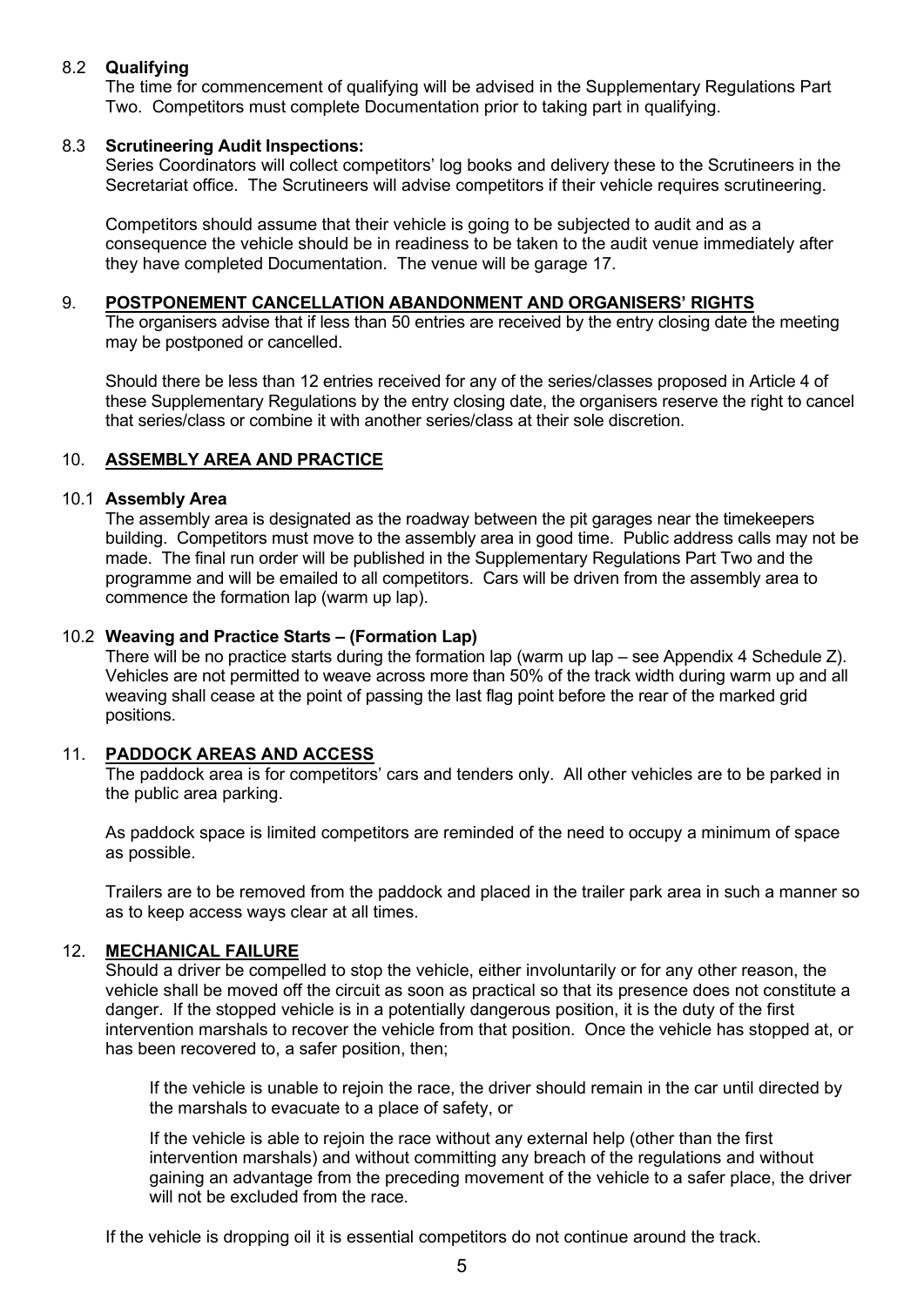#### 13. **STARTER PLATFORM & START LIGHTS**

These fixtures are located on the right hand side of the circuit. A five second board may not be shown.

## 14. **MAXIMUM NUMBER OF STARTERS**

The maximum number of starters is 37 single seater and open wheel cars or 46 saloon and enclosed sports racing cars.

#### 15. **STARTERS POSITION – HANDICAP RACES**

Handicap races will be started by flag. The starter will be located near grid box number 1 on the inside of the circuit. The starting format will be advised in the Supplementary Regulations Part Two.

#### 16. **PIT ENTRY BLEND LINE**

Competitors are reminded of the yellow and white blend line after turn 10 which must not be crossed unless entering the pit lane to return to the pit area.

This marking has recently changed from the old white dashed diagonal line. Any wheels over the blend line will be considered as a pit lane infringement. Check the new lines on your first qualifying.

#### 17. **HANDICAP RACES**

Handicaps will be computed by Series Coordinators based on whatever method has been previously agreed by the Series.

Upon completion of the formation lap, the cars will be formed up from the starting line back with a maximum of three cars per row. The starter will flag away vehicles in accordance with the procedure provided by the Series Coordinator.

In the interests of safety, fast cars ("back-markers") may be started from the pit lane.

#### 18. **RED FLAGS**

Should a race be stopped (red flag) cars must return to Grid 15 and stop and be formed up in accordance with MotorSport New Zealand manual, Appendix 4 Schedule Z.

## 19. **YELLOW FLAGS**

Competitors are reminded that when the yellow flags are displayed no passing is permitted. Competitors must slow down and stop racing. Race officials will be reporting any breaches to the Clerk of the Course.

#### 20. **TRANSPONDERS**

All vehicles are required to have a MyLaps timing transponder fitted. Karting transponders may not be used. For those who do not own their own transponder, these are available for hire and will be distributed by the Series Coordinators. Any competitor found to not have a transponder installed and fitted correctly will be removed from the circuit and will not be allowed back on the circuit until the transponder is installed and fitted correctly. The organisers must be advised at the time of entry if a transponder is required and the fee of \$40.00 is to accompany your entry. Transponders will not be issued until payment is confirmed. The transponder and its associated bracket where required must be mounted prior to arrival at the circuit.

Note: If you do not have a transponder bracket, these are available for purchase at the Auckland Club Rooms and at the Secretariat Office (Media Room) on the day of the event.

Please ensure you return any hired transponder to your Series Coordinator or the Secretary at the conclusion of your racing.

#### 21. **NOISE LEVEL LIMIT**

Competitors are reminded that the MotorSport New Zealand regulations governing noise levels will be observed (see Appendix Two - Schedule A, Art 3.8).

#### **The noise level limit is 95 Dba (maximum).**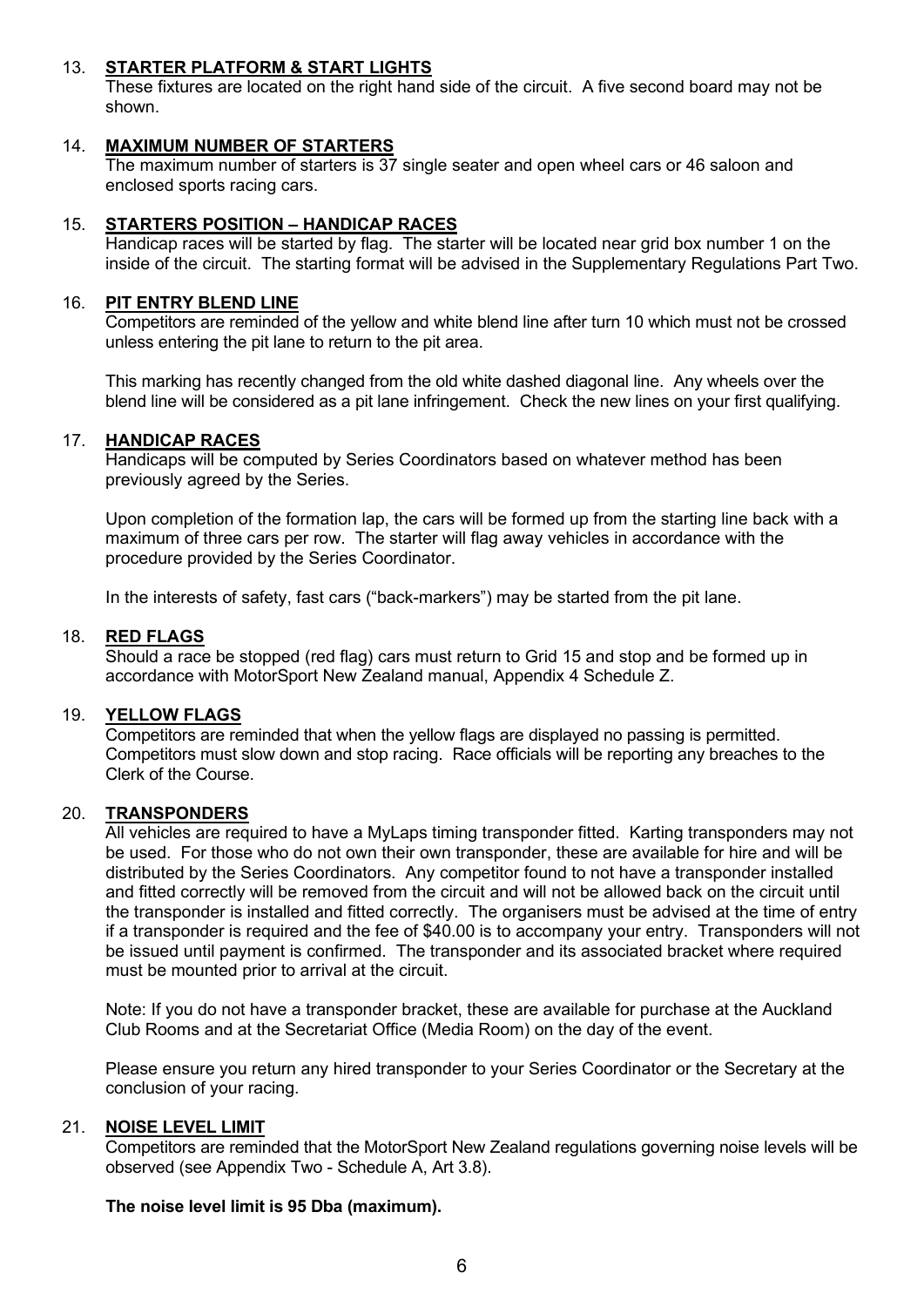#### 22. **DRIVE THROUGH PENALTY**

If a drive through penalty is not able to be taken, 40 seconds will be added to the competitor's race time.

## 23. **FUEL HANDLING AND FIRE SAFETY REQUIREMENT**

Not more than 40 litres per car may be stored in the pit garage (keep fuel in separate locations if more than one car is in the garage). A minimum 4.5kg dry powder fire extinguisher must be available for each car in the pit garage. Fire resistant protective overalls, balaclava, gloves etc. are recommended for competitor team members refuelling the car and performing the role of the fire marshal with the fire extinguisher at the ready. Any clothing or shoes used for refuelling should be separate from any clothing or shoes worn while competing in a race vehicle. Competitors and support crew members should familiarise themselves with the WorkSafe New Zealand guide *Storing and handling fuel at motorsport events* dated August 2019.

## 24. **PIT LANE**

The pit lane speed is 40kmph. The paddock speed is 15kmph. During qualifying or races, competitors must not use the pit lane for loading trailers/transporters.

#### 25. **GARAGES FOR HIRE**

Garages are available for hire. Please include with your on-line entry. Note that if you wish to hire a garage less than 48 hours before the event (i.e. after 7:30pm Thursday 28 April 2022) you must arrange this directly with Hampton Downs. Hampton Downs have advised they will apply a surcharge to garage hires organised directly with them.

#### 26. **TYRE DISPOSAL**

No tyres are to be left at the circuit as there is a cost to dispose of them. Penalty is \$50.00 per tyre.

#### 27. **DRIVERS BRIEFINGS**

A written drivers' briefing will be distributed by email and will be held on the day of the event.

A first time drivers' briefing will be distributed by email and will be held on the day of the event.

The time and location of the briefings will be advised in the Supplementary Regulations Part Two.

Individual Series may hold their own drivers' briefings. Competitors should check with their Series Coordinator for details.

#### **GENERAL INFORMATION**

#### 28. **CIRCUIT HIRE – TESTING**

A test day has not been organised.

#### 29. **VOLUNTEERS EQUIPMENT FUND LEVY**

The club has a loyal band of volunteer officials. In conjunction with The Motorsport Club, the volunteers need to be supplied with essential equipment – sets of flags, radios, safety suits, etc. The levy to support this is included in the entry fee and will be used for these purposes.

#### 30. **ON-LINE EVENT ENTRY**

Entry for all Auckland Car Club race events is via Club's on-line entry system. To enter please go to [www.aucklandcarclub.co.nz/entry/login.php](http://www.aucklandcarclub.co.nz/entry/login.php) and complete the registration. Once registered there is no need to re-register as your details are carried forward. Once you are registered, you can submit your entry. If you have any difficulties with the web site, please contact Craig Holmes on 021-889-488 or secretary@aucklandcarclub.org.nz

**Note:** The MotorSport New Zealand on-line entry system will **NOT** be used for this event.

#### 31. **SPECTATORS AND GENERAL ADMISSION**

No entry fee will be charged for spectators for this event.